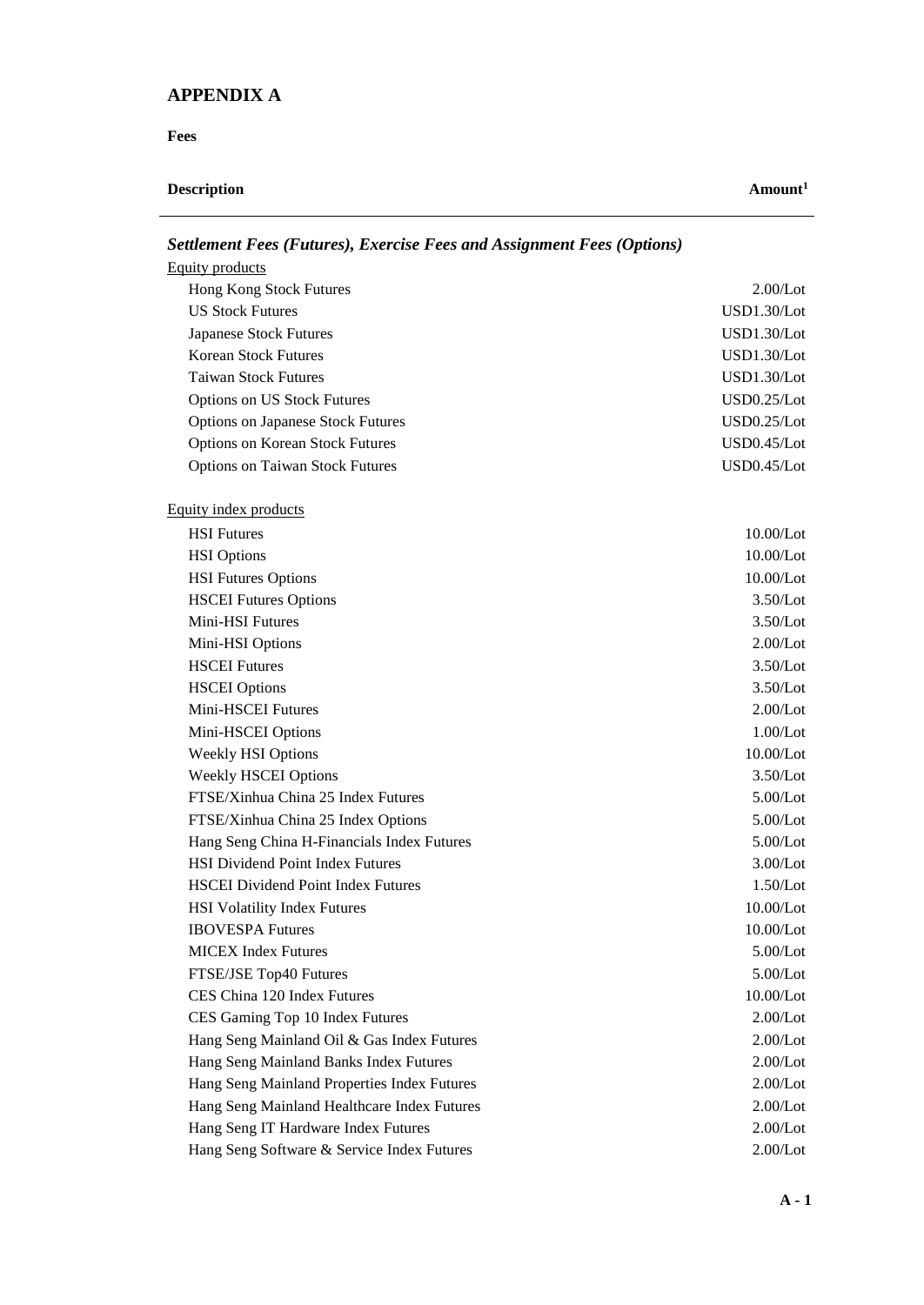| MSCI AC Asia ex Japan Net Total Return Index Futures                     | USD0.50/Lot |
|--------------------------------------------------------------------------|-------------|
| MSCI Australia Net Total Return (USD) Index Futures                      | USD0.60/Lot |
| MSCI China A 50 Connect (USD) Index Futures                              | USD1.00/Lot |
| MSCI China (USD) Index Futures                                           | USD1.00/Lot |
| MSCI China Net Total Return (USD) Index Futures                          | USD0.60/Lot |
| MSCI China Free (USD) Index Futures                                      | USD1.00/Lot |
| MSCI China Free (USD) Index Options                                      | USD1.00/Lot |
| MSCI China Free Net Total Return (USD) Index Futures                     | USD0.60/Lot |
| <b>MSCI Emerging Markets (USD) Index Futures</b>                         | USD0.60/Lot |
| MSCI Emerging Markets Asia ex China Net Total Return (USD) Index Futures | USD0.60/Lot |
| MSCI Emerging Markets Asia ex Korea Net Total Return (USD) Index Futures | USD0.60/Lot |
| MSCI Emerging Markets Asia Net Total Return (USD) Index Futures          | USD0.60/Lot |
| MSCI Emerging Markets EMEA Net Total Return (USD) Index Futures          | USD0.60/Lot |
| MSCI Emerging Markets ex China Net Total Return (USD) Index Futures      | USD0.60/Lot |
| MSCI Emerging Markets ex Korea Net Total Return (USD) Index Futures      | USD0.60/Lot |
| MSCI Emerging Markets Latin America Net Total Return (USD) Index Futures | USD0.60/Lot |
| MSCI Emerging Markets Net Total Return (USD) Index Futures               | USD0.60/Lot |
| MSCI Hong Kong Net Total Return (USD) Index Futures                      | USD0.60/Lot |
| MSCI India (USD) Index Futures                                           | USD1.00/Lot |
| MSCI India Net Total Return (USD) Index Futures                          | USD0.60/Lot |
| MSCI Indonesia (USD) Index Futures                                       | USD1.00/Lot |
| MSCI Indonesia Net Total Return (USD) Index Futures                      | USD0.60/Lot |
| MSCI Japan (JPY) Index Futures                                           | JPY65/Lot   |
| MSCI Japan Net Total Return (JPY) Index Futures                          | JPY65/Lot   |
| MSCI Japan Net Total Return (USD) Index Futures                          | USD0.60/Lot |
| MSCI Malaysia (USD) Index Futures                                        | USD1.00/Lot |
| MSCI Malaysia Net Total Return (USD) Index Futures                       | USD0.60/Lot |
| MSCI New Zealand Net Total Return (USD) Index Futures                    | USD0.60/Lot |
| MSCI Pacific ex Japan Net Total Return (USD) Index Futures               | USD0.60/Lot |
| MSCI Pacific Net Total Return (USD) Index Futures                        | USD0.60/Lot |
| <b>MSCI Philippines (USD) Index Futures</b>                              | USD1.00/Lot |
| MSCI Philippines Net Total Return (USD) Index Futures                    | USD0.60/Lot |
| MSCI Singapore Free (SGD) Index Futures                                  | SGD1.40/Lot |
| MSCI Singapore Free Net Total Return (USD) Index Futures                 | USD0.60/Lot |
| MSCI Singapore Net Total Return (USD) Index Futures                      | USD0.60/Lot |
| MSCI Taiwan (USD) Index Futures                                          | USD1.00/Lot |
| <b>MSCI Taiwan (USD) Index Options</b>                                   | USD1.00/Lot |
| MSCI Taiwan Net Total Return (USD) Index Futures                         | USD0.60/Lot |
| MSCI Taiwan 25/50 (USD) Index Futures                                    | USD1.00/Lot |
| MSCI Taiwan 25/50 Net Total Return (USD) Index Futures                   | USD0.60/Lot |
| MSCI Thailand (USD) Index Futures                                        | USD1.00/Lot |
| MSCI Thailand Net Total Return (USD) Index Futures                       | USD0.60/Lot |
| MSCI Vietnam (USD) Index Futures                                         | USD1.00/Lot |
| MSCI Vietnam Net Total Return (USD) Index Futures                        | USD0.60/Lot |
| Hang Seng Index (Gross Total Return Index) Futures                       | 30.00/Lot   |
| Hang Seng Index (Net Total Return Index) Futures                         | 30.00/Lot   |
| Hang Seng China Enterprises Index (Gross Total Return Index) Futures     | 10.00/Lot   |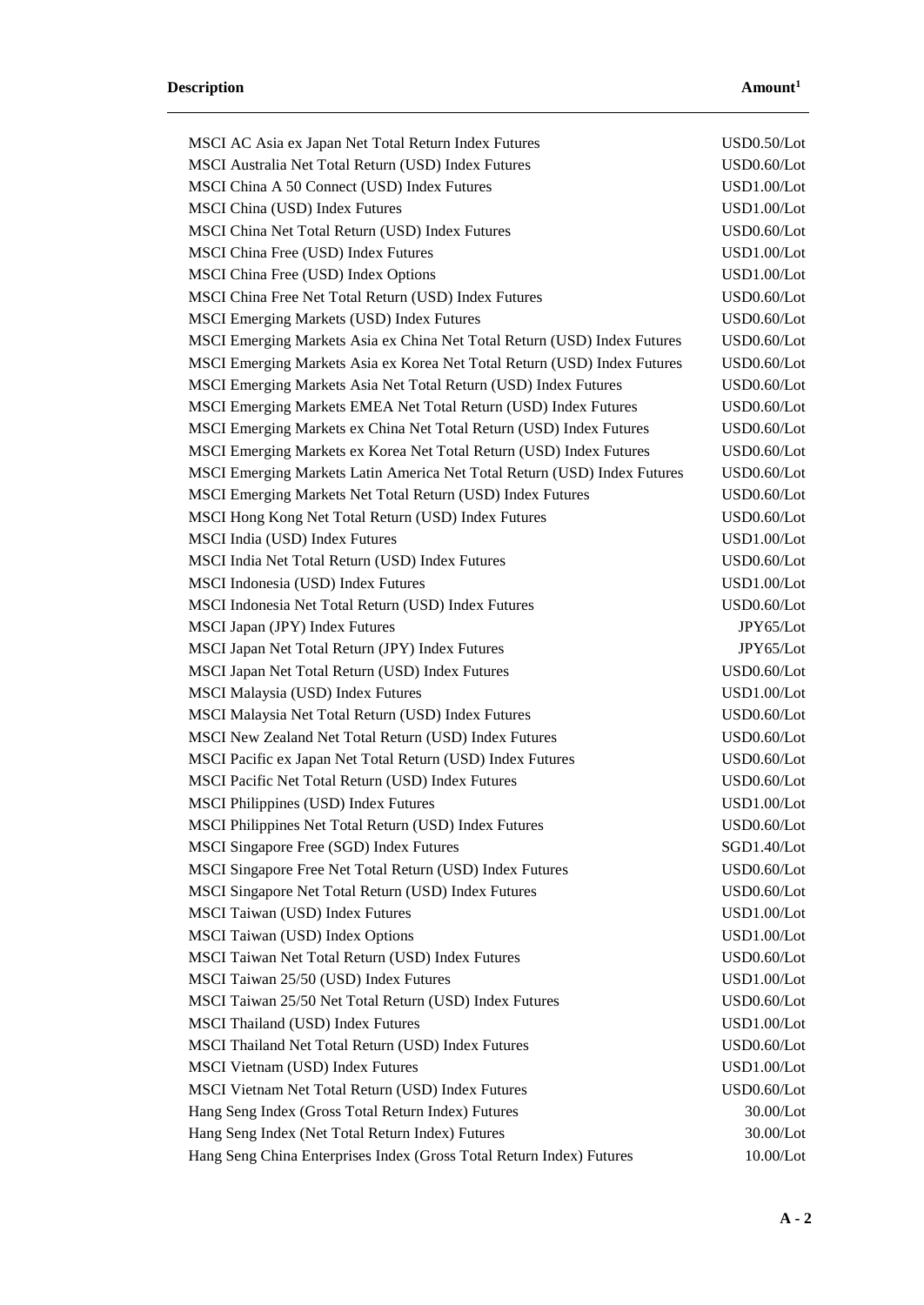| Hang Seng China Enterprises Index (Net Total Return Index) Futures | 10.00/Lot                     |
|--------------------------------------------------------------------|-------------------------------|
| Hang Seng TECH Index Futures                                       | 2.50/Lot                      |
| Hang Seng TECH Index Options                                       | 2.50/Lot                      |
|                                                                    |                               |
| Interest rate products                                             |                               |
| <b>EFN</b> Futures                                                 | 8.00/Lot                      |
| <b>HIBOR Futures</b>                                               | 5.00/Lot                      |
| Five-Year MOF T-Bond Futures                                       | RMB5.00/Lot                   |
|                                                                    |                               |
| Metal products                                                     |                               |
| <b>CNH Gold Futures</b>                                            | RMB12.00/Lot                  |
| <b>CNH Silver Futures</b>                                          | RMB12.00/Lot                  |
| <b>CNH London Aluminium Mini Futures</b>                           | RMB1.20/Lot                   |
| <b>CNH London Zinc Mini Futures</b>                                | RMB1.20/Lot                   |
| <b>CNH London Copper Mini Futures</b>                              | RMB1.20/Lot                   |
| <b>CNH London Nickel Mini Futures</b>                              | RMB1.20/Lot                   |
| <b>CNH London Tin Mini Futures</b>                                 | RMB1.20/Lot                   |
|                                                                    |                               |
| <b>CNH London Lead Mini Futures</b>                                | RMB1.20/Lot                   |
| <b>USD Gold Futures</b>                                            | USD2.00/Lot                   |
| <b>USD Silver Futures</b>                                          | USD2.00/Lot                   |
| <b>USD London Aluminium Mini Futures</b>                           | USD0.20/Lot                   |
| <b>USD London Zinc Mini Futures</b>                                | USD0.20/Lot                   |
| <b>USD London Copper Mini Futures</b>                              | USD0.20/Lot                   |
| <b>USD London Nickel Mini Futures</b>                              | USD0.20/Lot                   |
| <b>USD London Tin Mini Futures</b>                                 | USD0.20/Lot                   |
| <b>USD London Lead Mini Futures</b>                                | USD0.20/Lot                   |
| TSI Iron Ore Fines 62% Fe CFR China Futures                        | USD1.00/Lot                   |
|                                                                    |                               |
| Currency products                                                  |                               |
| <b>AUD/CNH Futures</b>                                             | RMB5.00/Lot                   |
| <b>EUR/CNH Futures</b>                                             | RMB5.00/Lot                   |
| <b>INR/CNH</b> Futures                                             | RMB2.50/Lot                   |
| <b>JPY/CNH Futures</b>                                             | RMB5.00/Lot                   |
| <b>USD/CNH Futures</b>                                             | RMB8.00/Lot                   |
| Mini USD/CNH Futures                                               | RMB1.60/Lot                   |
| <b>CNH/USD Futures</b>                                             | USD0.60/Lot                   |
| <b>INR/USD Futures</b>                                             | USD0.60/Lot                   |
| <b>USD/CNH Options</b>                                             | RMB8.00/Lot                   |
| <b>DCASS-Related Fees</b>                                          |                               |
|                                                                    |                               |
| Connection fee for DCASS online access via the central gateway     | 2,600/month/connection        |
| Sub-license fee for DCASS OAPI via the central gateway             | 2,600/month/connection        |
| Access to the DCASS testing environment                            | 100/day or part thereof       |
|                                                                    | provided that no access fee   |
|                                                                    | will be charged for the first |
|                                                                    | 5 Business Days               |
| Performance of login test or transaction test outside of HKCC's    | 1,000/day or part thereof     |
| normal working hours                                               | regardless of test results    |